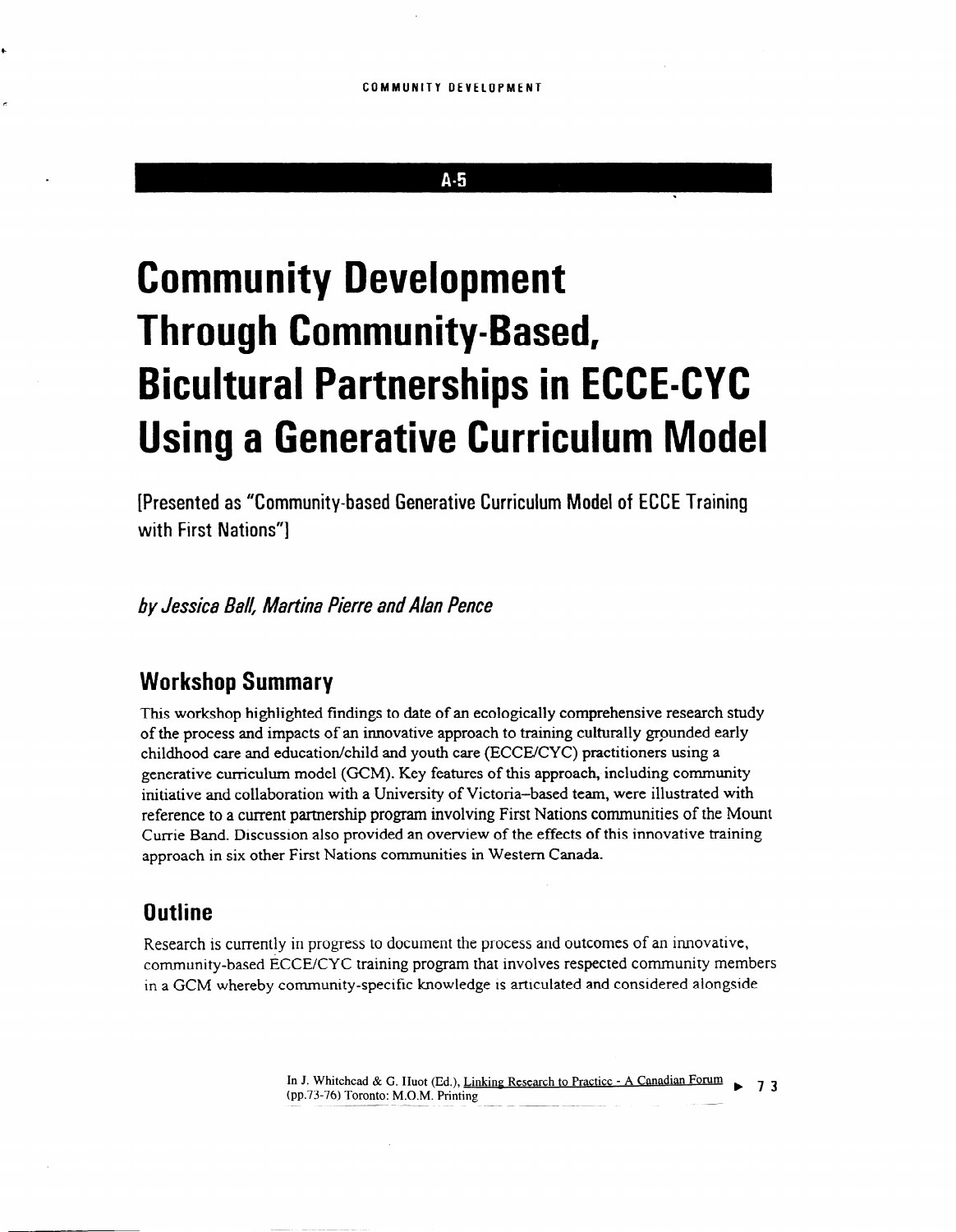### COMMUNITY DEVELOPMENT

mainstream research and theory. This exploratory training model originated when a First Nations Tribal Council in Saskatchewan initiated a partnership with a project team at the University of Victoria. Their aim was to elaborate a training program that would build community capacity for delivering on-reserve child and family services in ways that resonated with the cultural values, traditional knowledge, contemporary practices and objectives of their constituent First Nations communities.

This training model depends on the initiative of First Nations in partnering with the university-based team, fund raising, recruiting students and instructors, the involvement of Elders, and delivering the program entirely in the community by community members. In this bicultural, "all ways" respectful GCM, students are introduced to mainstream Euro-Canadian theory, research and practice, and are asked to consider these ideas as potentially useful perspectives. At the same time, the courses are structured using an "open architecture," with room for the voices of students, Elders and others in the community to enter into the active, constructivist teaching and learning process. Thus, the trainees are invited to consider knowledge of the social and cultural contexts in which children live, offered by those individuals whom First Nations communities feel best understand these contexts.

Beginning in 1998, research was undertaken to explore and document the delivery process as well as the immediate and long-term effects of this model in the seven communities where this ECCEKYC program has been delivered through partnerships, including Mount Currie, British Columbia. The program at Mount Currie provides a good "case study" of this partnership approach at work. Mount Currie Band is strongly committed to community development "from the inside out." Through a recently articulated employment and training process, Mount Currie community representatives have begun to implement a human resources strategy which includes all current and projected community development programs, including initiatives to enhance the quality of life and services to children and families. A key development initiative includes the construction and operational launching of a multiplex that will house a 32.seat daycare centre. A community awareness and consultation process led to a community decision to seek training for community members to become qualified to direct and assist in the planned daycare centre. This was the springboard for initiating a partnership with the First Nations Partnership Programs team at the University of Victoria.

The choice by Mount Currie representatives to use the ECCE/CYC GCM for training daycare staff was determined primarily because the model is:

- community-based;
- <sup>l</sup>incorporates university credentialling that students can use to ladder into child and youth care and other 4-year degree programs; and
- includes Elders and other community resource people in the construction of curriculum.

#### 74 EINKING RESEARCH TO PRACTICE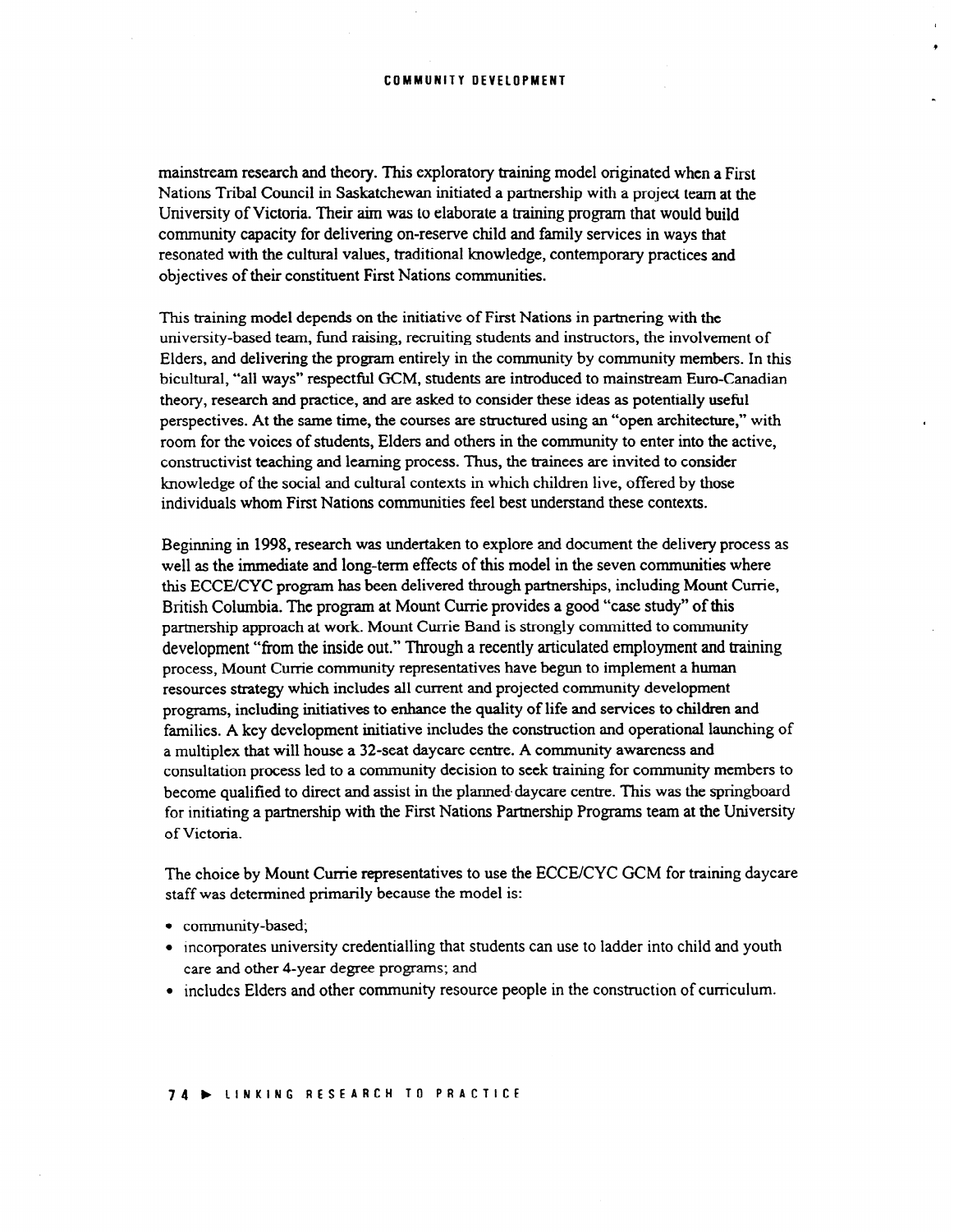Most importantly, the curriculum provides students with a thorough grounding in mainstream theory, research and practice, while also providing them with opportunities to explore more about their own culture and culturally desirable child care perspectives and practices. All instructors in this particular iteration of the ECCE/CYC GCM program at Mount Currie are Band members who hold graduate and post-graduate degrees in education. All course work occurs in the community, where students meet in regularly scheduled classes to complete the 15 university courses that lead, in part, to a university diploma. In addition, students travel to nearby communities to complete five practicum courses. A steering committee composed of community members oversees and ensures a "positive program delivery" and keeps the community-at-large informed about how the program is progressing and how they can be involved.

# Role of Elders

In each delivery of the ECCE/CYC GCM program, an important role is played by the Elder coordinator in the First Nations community. At Mount Currie, for example, Martina Pierre arranges weekly sessions when several Elders and other community resource people present to the class and interact with students about current topics and issues coming up in their ECCE/CYC courses. Guidelines for culturally desirable child care practices emerge through dialogue in class about the cultural reconstructions and experiences elaborated by the Elders; contemporary social conditions and goals for children in the community; and ideas and research found in mainstream texts and practicum observations. The First Nations instructors at Mount Currie believe that true understandings of traditional values start with a persona1 vision of who we are and what we could become. The students, instructors and, ultimately, the children are enriched with the history and traditions of their people as well as with an appreciation for contemporary research about child development in other cultures.

## Reasons for Success

Evidence accumulating from ongoing research evaluation shows that the training program yields unprecedented high rates of First Nations student completion. For example, at Mount Currie, among 15 students who registered to take the 2-year program, 15 are now in the final semester. The program is also effective in helping communities to achieve internally identified community goals. Positive program outcomes appear to be attributable to several factors, including:

- the geographic and social accessibility of the program in students' communities;
- the students' undisrupted family life and continued availability of natural support networks;
- high levels of community initiative, involvement and encouragement in all aspects of the program;